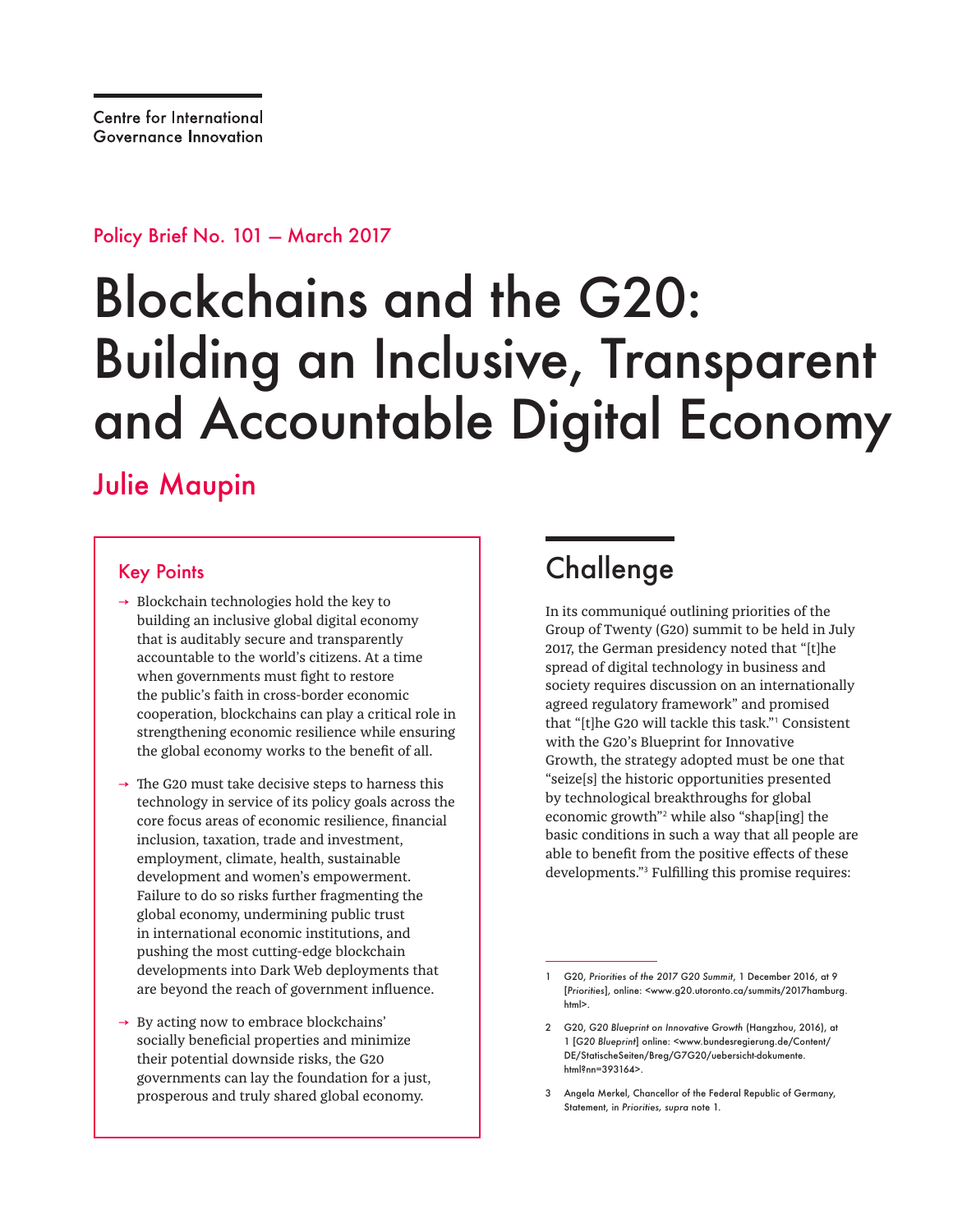#### About the Author

Julie Maupin is a senior fellow with CIGI's International Law Research Program (ILRP). She is also a senior research fellow at the Max-Planck Institute for Comparative Public Law and International Law in Heidelberg, Germany.

At CIGI, Julie is contributing to the ILRP's research theme on international economic law. Her research will explore the international law dimensions of the use of blockchain (the underlying technology of bitcoin) in international financial transactions. She will also assess potential regulatory frameworks.

Previously a lecturer at Duke Law School, Julie has taught international investment law, international commercial arbitration, comparative competition law and many other areas of international law at leading law faculties in North America, Europe and Africa. In addition to her scholarly work, Julie regularly advises international organizations, governments, businesses and non-governmental organizations on matters of economic law and policy, with a special emphasis on Africa.

Julie holds a Ph.D. in international studies, with magna and summa cum laude honours, from the Graduate Institute for International and Development Studies in Geneva; a juris doctor and an M.A. in economics from Yale University; and a B.Sc. in economics from the University of Washington. She is an admitted member of the Oregon State Bar.

- → researching what *new* internationally agreed frameworks will be necessary to support the beneficial spread of digital technologies; and
- $\rightarrow$  evaluating how those same technologies can help transform and improve the *existing* regulatory frameworks currently governing key G20 policy priorities.

The G20 countries must prioritize investment in emerging technologies with the potential to further both objectives at once.

Blockchain is one such leading technology.4 Blockchains are shared ("distributed" or "decentralized") digital ledgers that use cryptographic algorithms to verify the creation and transfer of digitally represented assets over a peer-to-peer network.<sup>5</sup> They operate via an innovative combination of distributed consensus protocols, cryptography and in-built economic incentives based on game theory.

Blockchains are already being deployed to replace single points of financial system failure with decentralized market structures.<sup>6</sup> They are helping expand financial inclusion to previously unbanked populations.7 They stand poised to improve the oversight of international markets by supplying policy makers with real-time data on financial flows and asset class risks.8 Meanwhile, blockchains are rapidly becoming the bedrock of the "New Industrial Revolution" (NIR, also known as Industry 4.0), introducing provenance

- 6 Depository Trust and Clearing Corporation (DTCC), "Embracing Disruption: Tapping the Potential of Distributed Ledgers to Improve the Post-Trade Landscape" (January 2016) White Paper [DTCC White Paper], online: <www.dtcc.com/news/2016/january/25/blockchain>.
- 7 Jackie Hyland, "Unlocking Blockchain for the Underbanked", *Tech Crunch* (14 March 2016).
- 8 International Monetary Fund, "Virtual Currencies and Beyond: Initial Considerations" (January 2016) IMF Staff Discussion Note, online: <www.imf.org/external/pubs/ft/sdn/2016/sdn1603.pdf>.

<sup>4</sup> For a primer on what blockchains are and how they work, see the annex at the end of this paper and the references cited therein.

<sup>5</sup> For more detailed descriptions, see e.g. Gian Volpicelli, "Beyond Bitcoin: Your Life is Destined for the Blockchain", *Wired Magazine* (7 June 2016), online: <www.wired.co.uk/article/future-of-the-blockchain> and "Blockchains: The Great Chain of Being Sure About Things", *The Economist* (31 Oct 2015) ["Great Chain of Being Sure"] online: <www. economist.com/news/briefing/21677228-technology-behind-bitcoin-letspeople-who-do-not-know-or-trust-each-other-build-dependable>.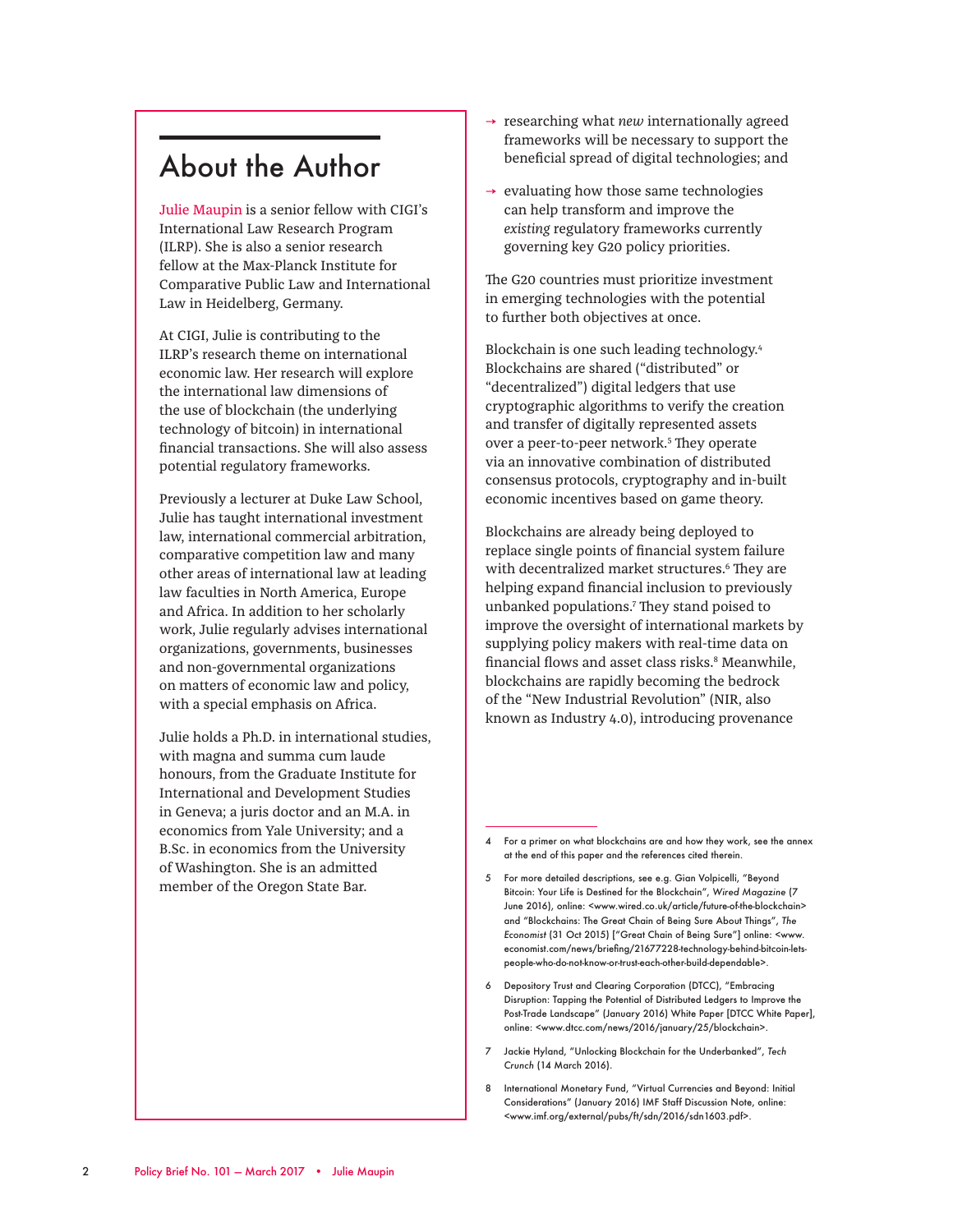tracking,<sup>9</sup> identity management<sup>10</sup> and digital  $s$ carcity<sup>11</sup> into global supply chain management while also enabling the near real-time trade and settlement of both tangible<sup>12</sup> and intangible<sup>13</sup> assets over secure, distributed networks.

But blockchains also introduce grave new risks to the global economy by displacing or bypassing some of the intermediaries upon whom governments have historically relied to implement important regulatory safeguards. It is not yet clear how safeguards such as the Basel provisions promoting financial system stability or the Financial Action Task Force rules combatting tax evasion, money laundering, terrorist financing and other Dark Web activities can be implemented in a blockchain-powered world. These and other questions deserve concerted research, as detailed below.

The G20 must take concrete steps to harness the tremendous opportunities and minimize the risks of blockchain technologies in this critical incubative period of their development. By doing so, the G20 can respond to two major contemporary geopolitical challenges. The first is the prevailing zeitgeist of citizens' "increasing scepticism towards cross-border trade and open markets"14 and the public's concomitant distrust in the institutions that structure our global economy. The second is the "risk of an increasing fragmentation of

12 Alex Mizrahi, "A Blockchain-Based Property Recording System" Working Paper, online: <http://chromaway.com/papers/A-blockchain-basedproperty-registry.pdf>.

14 *Priorities*, supra note 1 at 7.

the international economic order"<sup>15</sup> brought about by rising anti-globalization sentiments. Blockchains present unique opportunities to address both. By design, they move away from a global economic order centred around powerful but not always trustworthy intermediaries whether financial institutions, GAFA and BAWT type companies (Google, Amazon, Facebook, Apple and Baidu, Alibaba, Weibo, Tencent, respectively), or in some cases insufficiently accountable government bodies. Blockchain usage tends toward a more decentralized and democratic order that empowers individuals to participate in the global economy directly through systemically embedded transparency, accountability and inclusiveness mechanisms.16

Much as the Internet enabled the direct global exchange of information, blockchain empowers individuals around the globe to transact economically on a peer-to-peer basis, enabling them to quickly and cheaply exchange value across borders without the need for a trusted intermediary such as a bank, broker or exchange. This has obvious application to core G20 concerns such as financial inclusion, where the G20 has committed to furthering "[i]nclusive and sustainable financial systems that offer all households and companies appropriate access to financial services" $17$  — including the estimated two billion unbanked persons who are currently not served by the global financial system.

Often referred to as "the Internet of Value," blockchains also hold the key to integrating other emerging technologies identified by the G20's Blueprint for Innovative Growth as ushering in Industry 4.0. These include innovations such as "the Internet of Things (IoT), Big Data, cloud computing, Artificial Intelligence (AI), robotics, additive manufacturing, new materials, augmented reality, nanotechnology and biotechnology."18 Since blockchain technologies promise to be the glue that binds the NIR together, the G20 countries must take the lead in forging effective technology-regulatory synergies for blockchain as a matter of priority.

- 17 *Priorities*, supra note 1 at 6.
- 18 *G20 Blueprint*, supra note 2 at 2.

<sup>9</sup> Stan Higgens, "IBM Tests Blockchain for Supply Chain With India's Mahindra Group", *CoinDesk* (30 November 2016), online: <www. coindesk.com/ibm-blockchain-mahindra-supply-chain/>; Luke Parker, "Kimberley Process pilots a blockchain for tracking the world's diamonds", *BraveNewCoin* (28 August 2016), online: <http:// bravenewcoin.com/news/kimberly-process-pilots-a-blockchain-for-trackingthe-worlds-diamonds/>.

<sup>10</sup> There are currently more than 30 companies, projects and collaborative networks working on the use of blockchain for identity management. For a list, with links to websites, see: <https://github.com/peacekeeper/ blockchain-identity>.

<sup>11</sup> Luke Parker, "Cubichain tackles 3D printing counterfeiting issues with blockchain technology", *BraveNewCoin* (10 December 2016), online: <http://bravenewcoin.com/news/cubichain-tackles-3d-printingcounterfeiting-issues-with-blockchain-technology/>.

<sup>13</sup> Andrea Pinna & Wiebe Ruttenberg, "Distributed Ledger Technologies in Securities Post-Trading" (April 2016) European Central Bank Occasional Paper Series No 172, online: <www.ecb.europa.eu/pub/pdf/scpops/ ecbop172.en.pdf>.

<sup>15</sup> *Ibid* at 4.

<sup>16</sup> They do this via an innovative combination of distributed consensus protocols, cryptography and in-built economic incentives.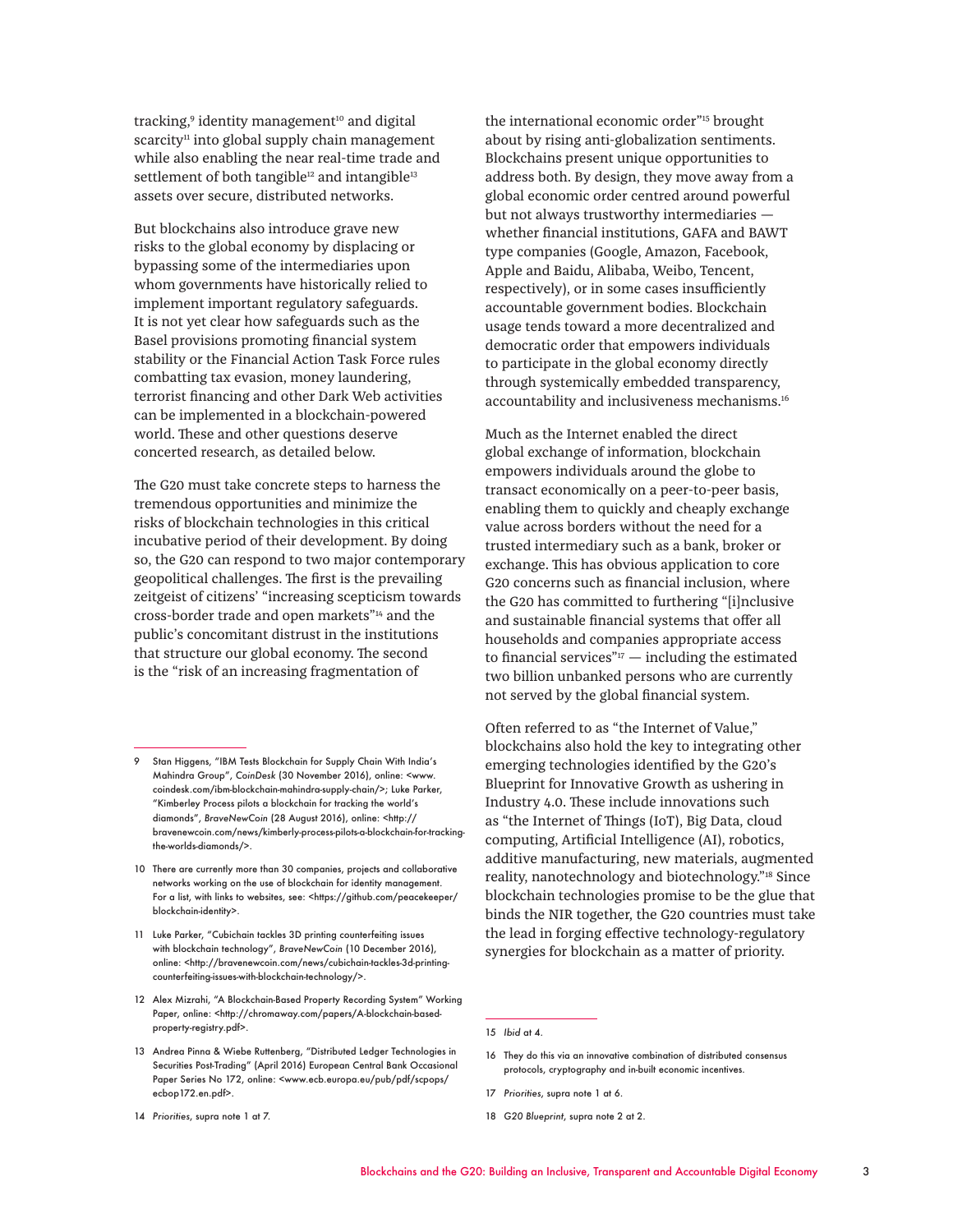Finally, thanks to their ability to record, verify and broadcast transactions in a transparent and tamper-proof manner, blockchains can improve public oversight and strengthen economic resiliency of the global financial system by providing authorities with risk-monitoring data in real time. In the same manner, governmental and intergovernmental institutions can improve public confidence in the responsible stewardship of public resources by migrating many of their own data-tracking processes to publicly viewable blockchains. The administration of certain international economic law regimes can likewise be made more efficient by deploying blockchainpowered data and asset management solutions. The G20 should facilitate active experimentation within each of these core concerns.

### Proposal

The G20's 2017 Priorities communiqué recognizes that "the international community and the G20, as the most important forum for economic and financial policy cooperation, are called upon to work together in such a way that the benefits of globalisation and worldwide connectivity are both enhanced and more widely shared."19 The overall approach the G20 countries should follow is specified in the G20 Blueprint on Innovative Growth (Hangzhou, 2016) and its accompanying New Industrial Revolution Action Plan. In the spirit of the principles, objectives and actions set forth in those documents, the G20 countries should take the lead in initiating several concrete steps to support public and private sector blockchain innovations and establish internationally agreed regulatory frameworks to interface with them. In particular:

- $\rightarrow$  To demonstrate its commitment to responsible global economic management, the G20 should convene a research group to identify and scope which existing international regulatory regimes can be made more efficient, transparent and accountable by migrating to blockchain-based systems. Prospects for consideration should include, *inter alia*:
	- the Basel agreements, especially as regards public authorities' financial stability and

systemic risk monitoring commitments and private financial institutions' reporting obligations thereunder;

- the World Trade Organization agreements, in respect of country-specific tariff commitments and rules of origin under the General Agreement on Tariffs and Trade and the General Agreement on Trade in Services, as well as intellectual property rights monitoring under the TRIPS (Trade-related aspects of intellectual property rights) Agreement, and public procurement monitoring under the Government Procurement Agreement;
- the Paris Agreement on Climate Change, in connection with reporting and monitoring of countries' Nationally Determined Contributions, the global stocktake and internationally transferred mitigation outcomes, climate finance and green finance; and
- the Internet Corporation for Assigned Names and Numbers domain name registry system, which could potentially be replaced by an automated, blockchain-based system.20
- $\rightarrow$  The G20 countries should support beneficial private sector blockchain development by promoting the establishment of a global regulatory sandbox for the most promising blockchain use cases.<sup>21</sup> This would allow different technical deployments of blockchains to be tested and refined within an environment that allows innovators to cooperate with national and international regulators to address difficult cross-border regulatory concerns from the outset and thereby "enhance the partnership between public and private sectors."<sup>22</sup> To succeed, such a regulatory sandbox must be cross-sectoral, start-up friendly, use-case

22 *G20 Blueprint*, supra note 2 at 4.

<sup>19</sup> *Priorities*, supra note 1 at 4.

<sup>20</sup> Mike Ward, "Change Is Coming: How the Blockchain Will Transform the Domain Name Business", *CoinTelegraph* (23 April 2015), online: <https://cointelegraph.com/news/change-is-coming-how-the-blockchainwill-transform-the-domain-name-business>.

<sup>21</sup> An in-depth overview of why such a sandbox is needed and how it might operate may be found in Julie Maupin, "Mapping the Global Legal Landscape of Blockchain Technologies", CIGI [forthcoming in 2017].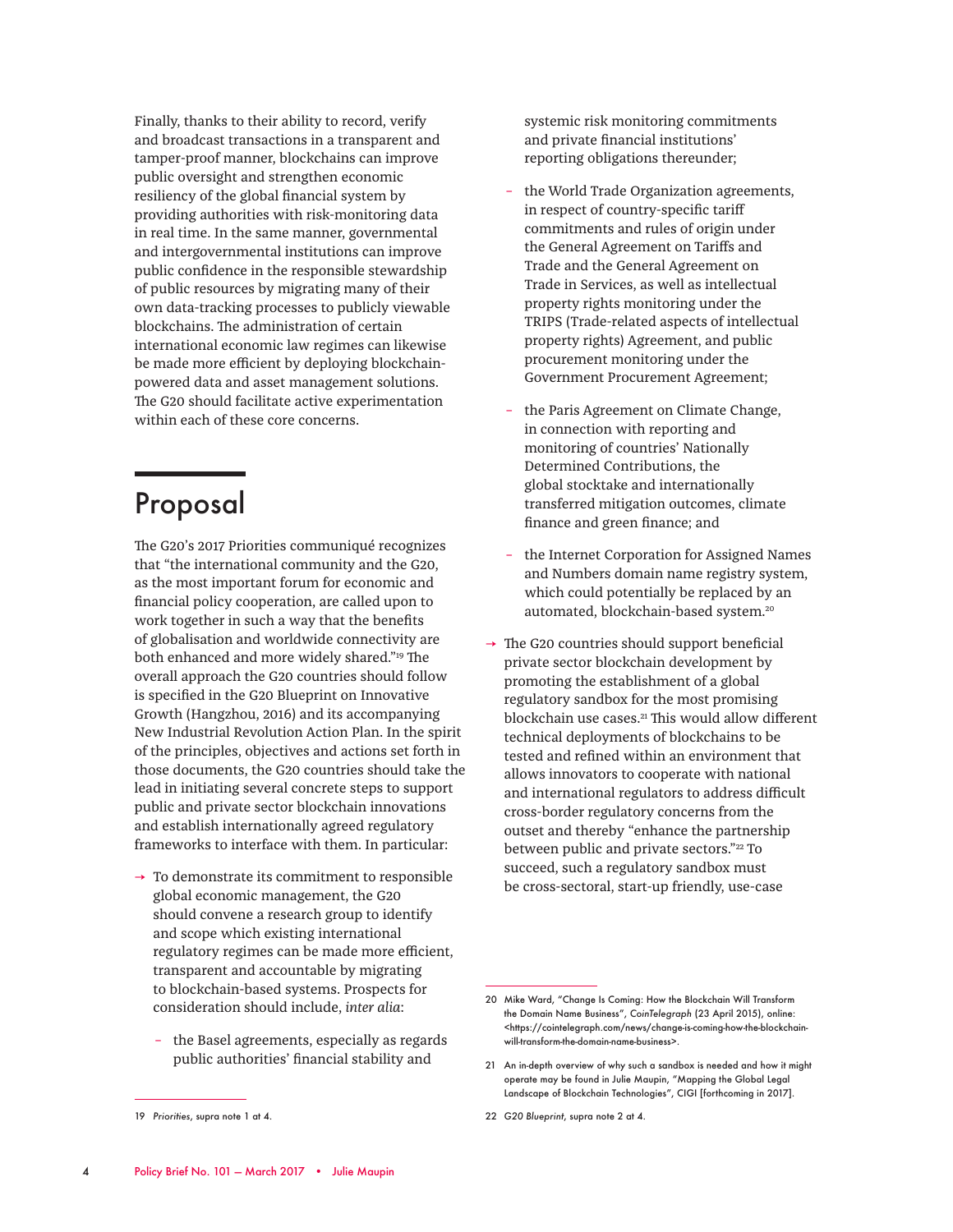tailored and have global reach.<sup>23</sup> Active private sector development indicates that early candidates for a blockchain regulatory sandbox could include numerous projects of direct relevance to the G20's priorities, such as:

- financial services for currently unbanked and underbanked populations (remittances, micro-finance/micro-savings, community investment initiatives, etc.);
- global supply chain integration for small and medium-sized enterprises (SMEs) and micro-SMEs (i.e., trade finance, customs compliance and preferential procurement benefits for women-owned businesses);
- off-grid financing of clean energy (i.e., solar in rural Africa and India); and
- digital identity and privacy management services (blockchain-powered cryptographic solutions to problems such as consumer privacy and mass data surveillance that also address countervailing risks of criminal abuse of blockchains' anonymity features for illicit purposes).24
- $\rightarrow$  To contribute to economic resilience, the G20 should constitute and fund a Central Banks Blockchain Consortium to study the monetary and fiscal policy implications of the rise of cryptocurrencies and other blockchain technologies. The momentum for such a consortium is already at hand. Many key central banks — including the German Bundesbank, Bank of China, Bank of England, US Federal Reserve, Australian Reserve Bank, South African Reserve Board, European Central Bank and Bank of Japan — have recently disclosed their intensive internal research

engagement with blockchain.<sup>25</sup> These research efforts should be brought together to avoid further duplication and maximize the efficient use of scarce resources. The Central Banks Blockchain Research Consortium should be comprised of technical experts from across the spectrum of economics, law, cryptography, the computational sciences and related fields, with a mandate to objectively explore and evaluate the full panoply of blockchain-based global monetary system options. The consortium should meet regularly to study and publish independent research on topics such as:

- the possible creation and design features of blockchain-based national fiat currencies and their desirability;
- the co-existence and interaction of fiat and non-fiat cryptocurrencies and the implications of different countries adopting different approaches (for example, Bitcoin, Ether and Zcash, alongside blockchainbased dollars, euros and renminbi); and
- the potential utility of public blockchainbased prediction markets experiments to improve the design and efficacy of national monetary policies and global reserve currency arrangements. Blockchain-based prediction markets, such as Augur, can supply policy makers with large volumes of real-time data generated by decentralized market participants who are economically incentivized to make and publicize accurate financial predictions. In other words, they allow policy makers to tap the "wisdom of the financially incentivized crowd" as a tool for validating, improving or debunking efficient markets-based and other monetary policy theories.
- $\rightarrow$  Finally, in furtherance of the foregoing three recommendations and in fulfillment of the

<sup>23</sup> These features are necessary in view of the fact that blockchains are global by nature and capable of beneficial deployment across diverse sectors (such as health care, financial services, trade, communications, digital identity management and more) — each with its own set of transnational regulatory concerns.

<sup>24</sup> An accessible overview of basic concepts is provided in Djuri Baars, *Towards Self-Sovereign Identity Using Blockchain Technology* (Master's Thesis, University of Twente, 2016), online: <http://essay.utwente. nl/71274/1/Baars\_MA\_BMS.pdf>.

<sup>25</sup> Recent news reports on these central bank research activities include: <www.cryptocoinsnews.com/japans-central-bank-european-centralbank-partner-for-blockchain-research/> (ECB-Japan); <www.coindesk. com/bundesbank-president-blockchain-multi-purpose-tool/> (German Bundesbank); <www.coindesk.com/sarb-chief-blockchain-financialaccess/> (South African Reserve Bank); <www.coindesk.com/chinascentral-bank-testing-blockchain-backed-digital-currency/> (Chinese Central Bank); <www.coindesk.com/bank-of-england-dlt-reshape-banking/> (Bank of England); <www.coindesk.com/federal-reserve-central-bank-distributedledger-research-paper/> (US Federal Reserve); and <www.coindesk.com/ australian-blockchain-government-bonds/> (Reserve Bank of Australia).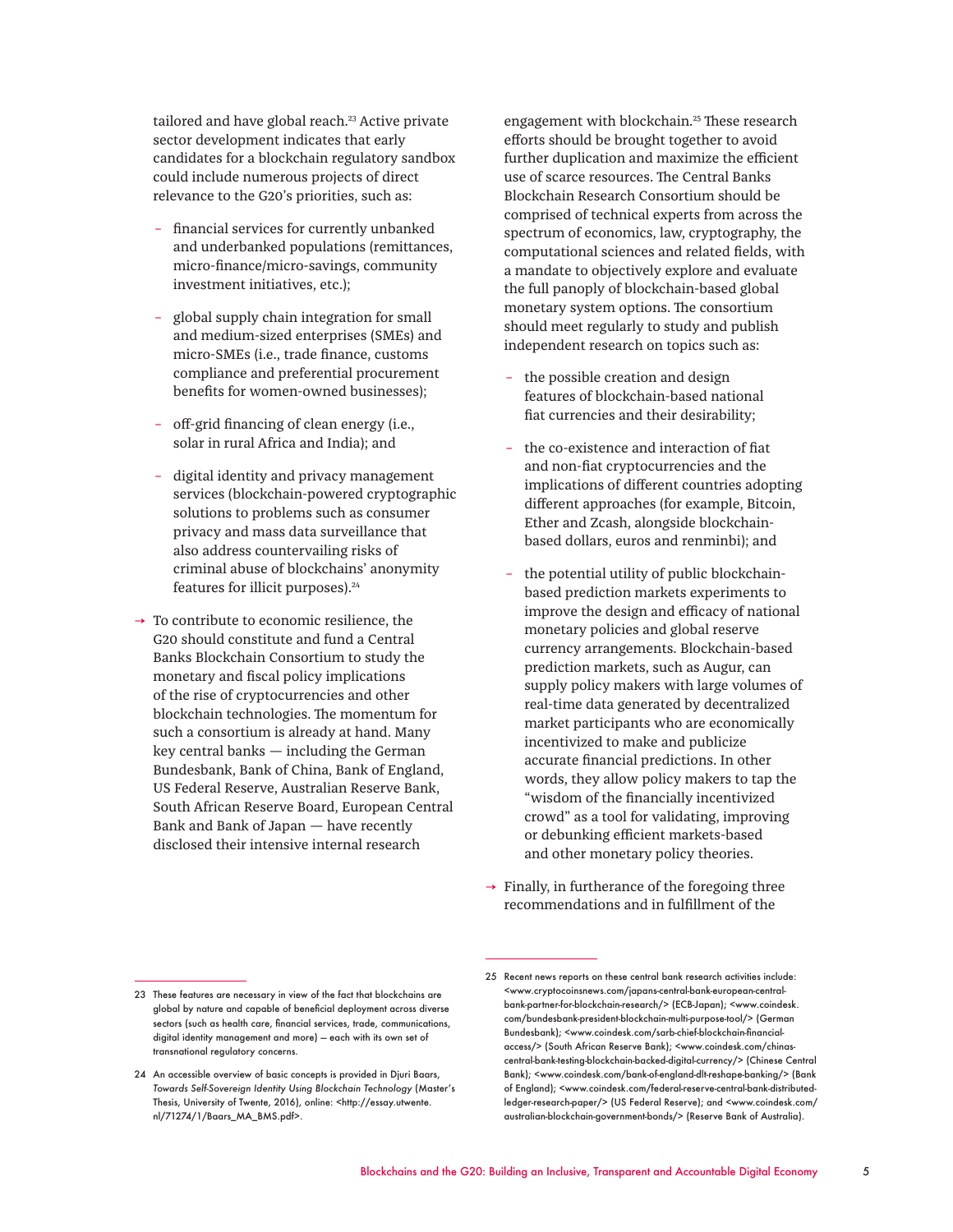Multi-stakeholder Communication Principle set out in its NIR Action Plan, the G20 should partner with other transnational legal and regulatory bodies working on blockchain-related issues of global concern, including, *inter alia*:

- The International Standards Organization (currently working on technical standards and interoperability for blockchain and distributed ledger technologies under ISO/TC 307);
- The Monetary Committee of the International Law Association (studying international monetary law implications of blockchains and cryptocurrencies);
- The Financial Action Task Force (monitoring the anti-money laundering and counterterrorist finance risks posed by blockchain-based financial transfers);
- the Commonwealth Virtual Currencies Working Group (exploring the risks and opportunities of blockchain across diverse areas); and
- the Organisation for Economic Cooperation and Development, the United Nations Conference on Trade and Development, and the United Nations Industrial Development Organization.

The G20 is well situated to take the lead in providing policy guidance on the use of blockchains in the global economy. As the premier international forum focused on global finance and economics, it is representative of the world's major legal systems and economic traditions and comprises a broad spectrum of developed and advancing economies, including all of the world's most technically advanced countries, which together account for a large majority of world trade and investment flows. Moreover, providing leadership on blockchain law and policy questions is essential to fulfilling the G20's commitment to "encourage the creation of innovation ecosystems that catalyze creativity and support the combination of creative ideas with entrepreneurship, science and technology for innovative growth and job creation."26 With blockchain and other distributed ledger technologies evolving so rapidly, failure to

seize the initiative could conversely risk rendering irrelevant the G20's input into the future shape of the international economic order. The G20 must act now to exercise innovative leadership and engage in thoughtful experimentation. It must commit to developing appropriate multistakeholder initiatives that leverage blockchains' strengths and foster a more inclusive, open and accountable global economy for all.

### Implementation

Two key existing G20 policy documents, both released in 2016, guide the manner in which the G20 countries should adopt and implement the foregoing policy recommendations. In particular:

- $\rightarrow$  The G20 Blueprint for Innovative Growth, "highlight[s] the *importance of inclusiveness* to eradicate extreme poverty, reduce inequality and social exclusion and to bridge the digital divide."27 It also "encourage[s] the *creation of innovation ecosystems* that catalyze creativity and support the combination of creative ideas with entrepreneurship, science and technology for innovative growth and job creation" and "aspire[s] to synergy in the discussion across work streams within the G20 and with international organizations and initiatives outside the G20."28
- $\rightarrow$  The G20 New Industrial Revolution Action Plan recognizes that nascent technologies such as blockchain imply "[n]ew industry and business models will be established and supersede conventional ones" and therefore enshrines the Multi-Stakeholder Communication Principle as its modus operandi. Pursuant to this approach, "[w]ithin each member, communication and collaboration among all stakeholders of NIR, such as government, enterprises, research institutions, trade unions, employees and business associations will help promote the smooth implementation of NIR while balancing respective interests." It encourages G20 members to "strengthen communication and collaboration to help address challenges common to all members."

<sup>26</sup> *G20 Blueprint*, supra note 2 at 1.

<sup>27</sup> *Ibid*.

<sup>28</sup> *Ibid*.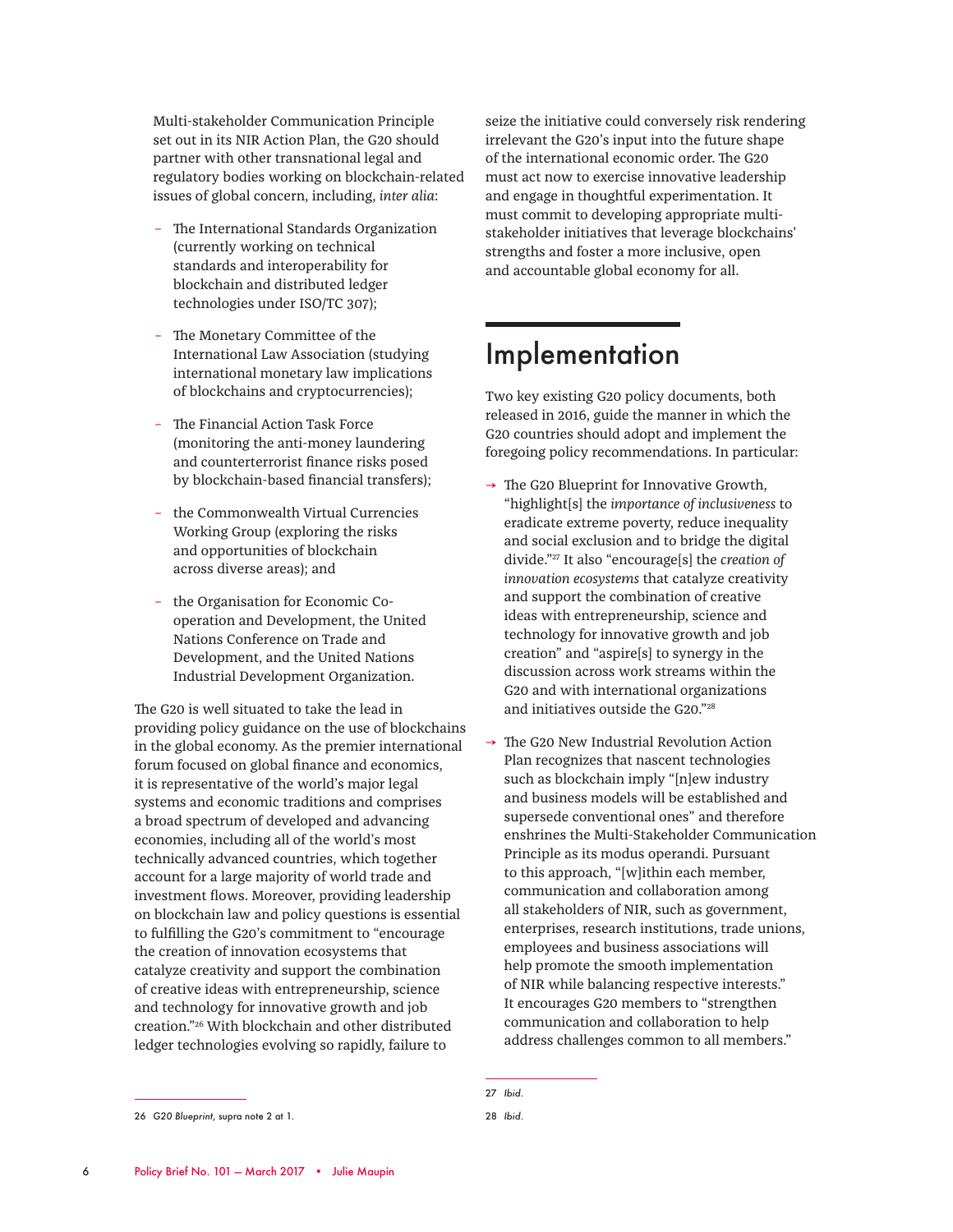These guiding principles provide a clear road map for the G20's policy engagement with blockchain technologies in connection with promoting inclusive, transparent and accountable global economic governance.

### Annex: Blockchains in Brief

\*Note: what follows is a cursory introduction intended for non-technical readers. Readers in search of greater precision should consult the sources listed in the additional technical references section.

Blockchains are shared ("distributed" or "decentralized") digital ledgers that use cryptographic algorithms to verify the creation and transfer of digitally represented assets over a peer-to-peer network.<sup>29</sup> They operate via an innovative combination of distributed consensus protocols, cryptography and in-built economic incentives based on game theory. The digital asset "native" to the first blockchain ever developed is the cryptocurrency known as Bitcoin — a non-state form of digital money that went into circulation in 2009 and has since enjoyed considerable success.30 Beyond non-state cryptocurrencies, blockchains can be used to represent, track and trade many other types of assets as well, including:

- $\rightarrow$  fiat (government-issued) money;<sup>31</sup>
- $\rightarrow$  stocks, bonds, options, derivatives and other financial products;<sup>32</sup>

32 DTCC White Paper, *supra* note 6.

- $\rightarrow$  real and intellectual property rights;<sup>33</sup>
- $\rightarrow$  contract rights;<sup>34</sup>
- $\rightarrow$  the movement of goods and services across a global supply chain;<sup>35</sup> and
- $\rightarrow$  the expenditure of public<sup>36</sup> or private<sup>37</sup> funds; and much more.

Blockchains can be set up in either public (permissionless — anyone can use them) or private (permissioned — restricted to use by approved parties) configurations, each of which entails distinct advantages and disadvantages. They can also be configured to accommodate greater or lesser degrees of user privacy. These and other design choices must be tailored to the specific goals pursued in each blockchain use case. Broadly speaking, however, blockchains can be specified to exhibit certain innovative properties that make them a highly useful tool in structuring our global economy, such as:<sup>38</sup>

- $\rightarrow$  distributed consensus no central point of control or failure (no chokepoints or intermediaries);
- $\rightarrow$  transaction transparency/auditability every ledger entry is verifiable and retraceable across its full history (accountability); and
- $\rightarrow$  party identity abstraction individual parties can transact with one another across the network without revealing their full identities (enhanced privacy).

- 34 Alan Morrison, "Blockchain and smart contract automation: How smart contracts automate digital business", PwC Technology Forecast Series, online: <www.pwc.com/us/en/technology-forecast/blockchain/digitalbusiness.html>.
- 35 Higgens, *supra* note 9; Parker, *supra* note 9.
- 36 Samburaj Das, "UK Trials Blockchain-Based Social Welfare Payments", *CryptoCoins News* (7 July 2016), online: <www.cryptocoinsnews.com/ uk-trials-blockchain-based-social-welfare-payments/>.
- 37 Luke Parker, "GiveTrack Offers Confidence in Charities", *BraveNewCoin*  (13 December 2016), online: *<*http://bravenewcoin.com/news/givetrackoffers-confidence-in-charites/>.
- 38 These and other characteristic are explained in DTCC Connection, "Eight Key Features of Blockchain and Distributed Ledgers Explained" (17 February 2016), online: <www.dtcc.com/news/2016/february/17/eightkey-features-of-blockchain-and-distributed-ledgers-explained>.

<sup>29</sup> For more detailed descriptions, see e.g. <https://en.wikipedia.org/wiki/ Blockchain\_%28database%29>; Volpicelli, *supra* note 5; and "Great Chain of Being Sure", *supra* note 5.

<sup>30</sup> For a technical explanation, see Satoshi Nakamoto (pseudonym), "Bitcoin: A Peer-to-Peer Electronic Cash System" (October 2008), online: <https://bitcoin.org/bitcoin.pdf>. For non-technical readers, the Bitcoin Wiki page provides an accessible introduction, online: <https:// en.wikipedia.org/wiki/Bitcoin>.

<sup>31</sup> Jane Wild, "Central Banks Explore Blockchain to Create Digital Currencies", *Financial Times* (2 November 2016), online: <www.ft.com/ content/f15d3ab6-750d-11e6-bf48-b372cdb1043a>.

<sup>33</sup> Laura Shin, "Republic of Georgia To Pilot Land Titling On Blockchain With Economist Hernando De Soto, BitFury", *Forbes* (21 April 2016), online: <www.forbes.com/sites/laurashin/2016/04/21/republic-ofgeorgia-to-pilot-land-titling-on-blockchain-with-economist-hernando-de-sotobitfury/#2421bdfe6550>.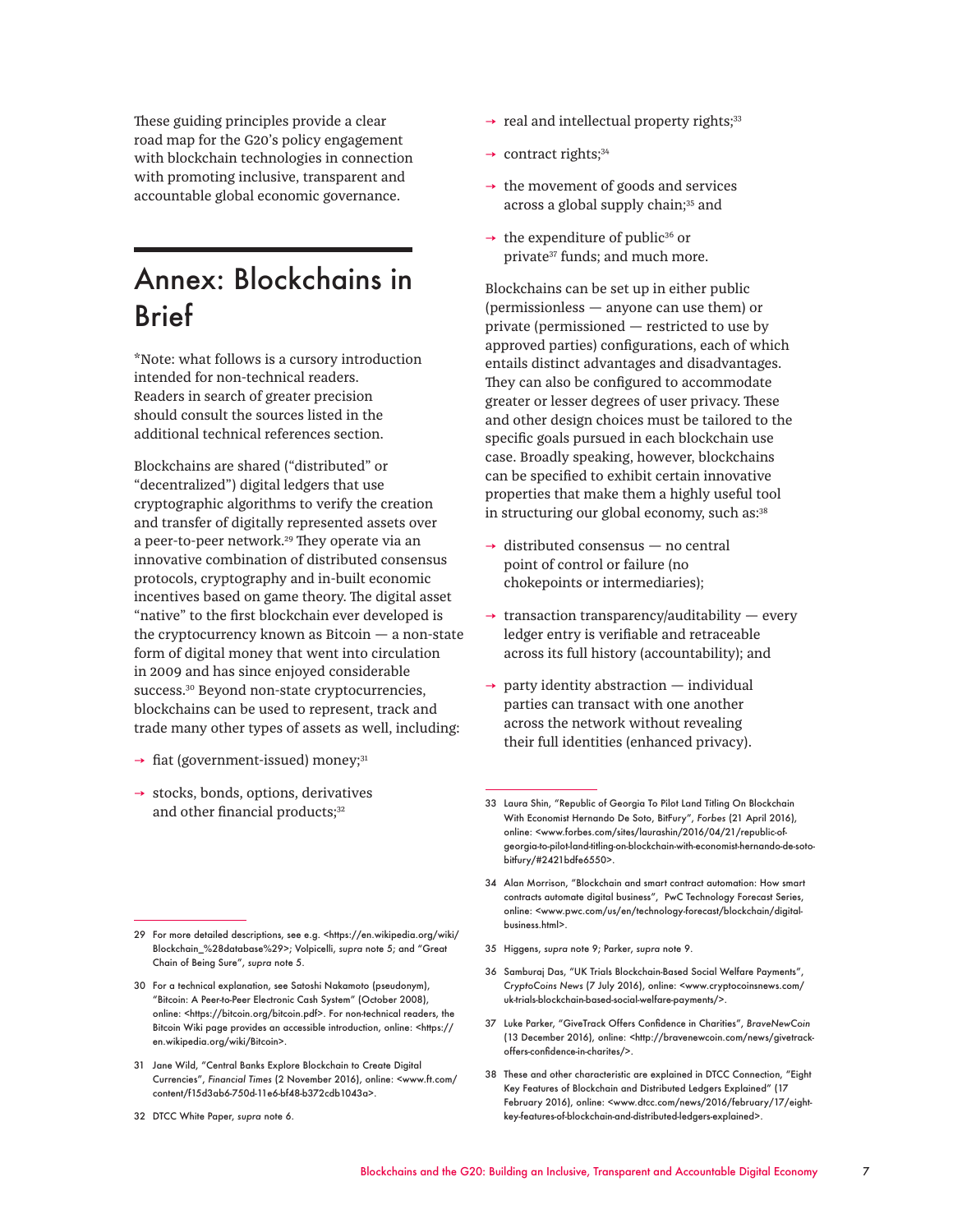It is thanks to these and other properties that blockchains are often referred to as the Internet of Value. They allow individuals and organizations to exchange value (i.e., money, or assets, or assets for money) across borders in the same way the Internet allows us to exchange information on a global, decentralized, peer-to-peer basis. And much like exchanging information on the Internet, exchanging value on a blockchain is fast and cheap — often considerably faster and cheaper than the existing "legacy" systems of our global financial order. This makes blockchains an attractive vehicle for accomplishing a number of top G20 policy priorities, as discussed above.

# Additional Technical References

- Satoshi Nakamoto (pseudonym), "Bitcoin: A Peerto-Peer Electronic Cash System" (October 2008), online: <https://bitcoin.org/bitcoin.pdf>.
- Vitalik Buterin, "A Next Generation Smart Contract and Decentralized Application Platform," Ethereum White Paper (2015), online: <https://github.com/ ethereum/wiki/wiki/White-Paper>.
- Kyle Croman et al, "On Scaling Decentralized Blockchains" (Position paper delivered at the Financial Cryptography & Data Security 20<sup>th</sup> International Conference, Barbados, 22–26 February 2016), online: <fc16.ifca.ai/bitcoin/papers/CDE+16.pdf>.
- QingChun ShenTu12 & JianPing Yu, "Research on Anonymization and De-anonymization in the Bitcoin System" (2015), Working Paper, online: <https://arxiv.org/abs/1510.07782>.
- Ian Miers, Christina Garman, Matthew Green & Aviel D Rubin, "Zerocoin: Anonymous Distributed Cash from Bitcoin" (Paper delivered at the 2013 IEEE Symposium, Berkeley, 19–22 May 2013), online: <http://ieeexplore.ieee. org/xpls/icp.jsp?arnumber=6547123>.

Eli Ben-Sasson, Alessandro Chiesa, Christina Garman, Matthew Green, Ian Miers, Eran Tromer & Madars Virza, "Zerocash: Decentralized Anonymous Payments from Bitcoin" (Proceedings of the IEEE Symposium on Security & Privacy, Oakland, 2014, 459–474, online: <http://zerocash-project.org/media/ pdf/zerocash-extended-20140518.pdf>.

### Author's Note

This policy brief was originally published as a T20 Insight Brief, in connection with the 2017 G20 stakeholder consultation process organized by the German presidency. The original brief, which appeared under the title "The G20 Countries Should Engage with Blockchain Technologies to Build an Inclusive, Transparent, and Accountable Digital Economy for All," may be accessed on the G20 Insights website at www. g20-insights.org/policy\_briefs/g20-countriesengage-blockchain-technologies-build-inclusivetransparent-accountable-digital-economy/.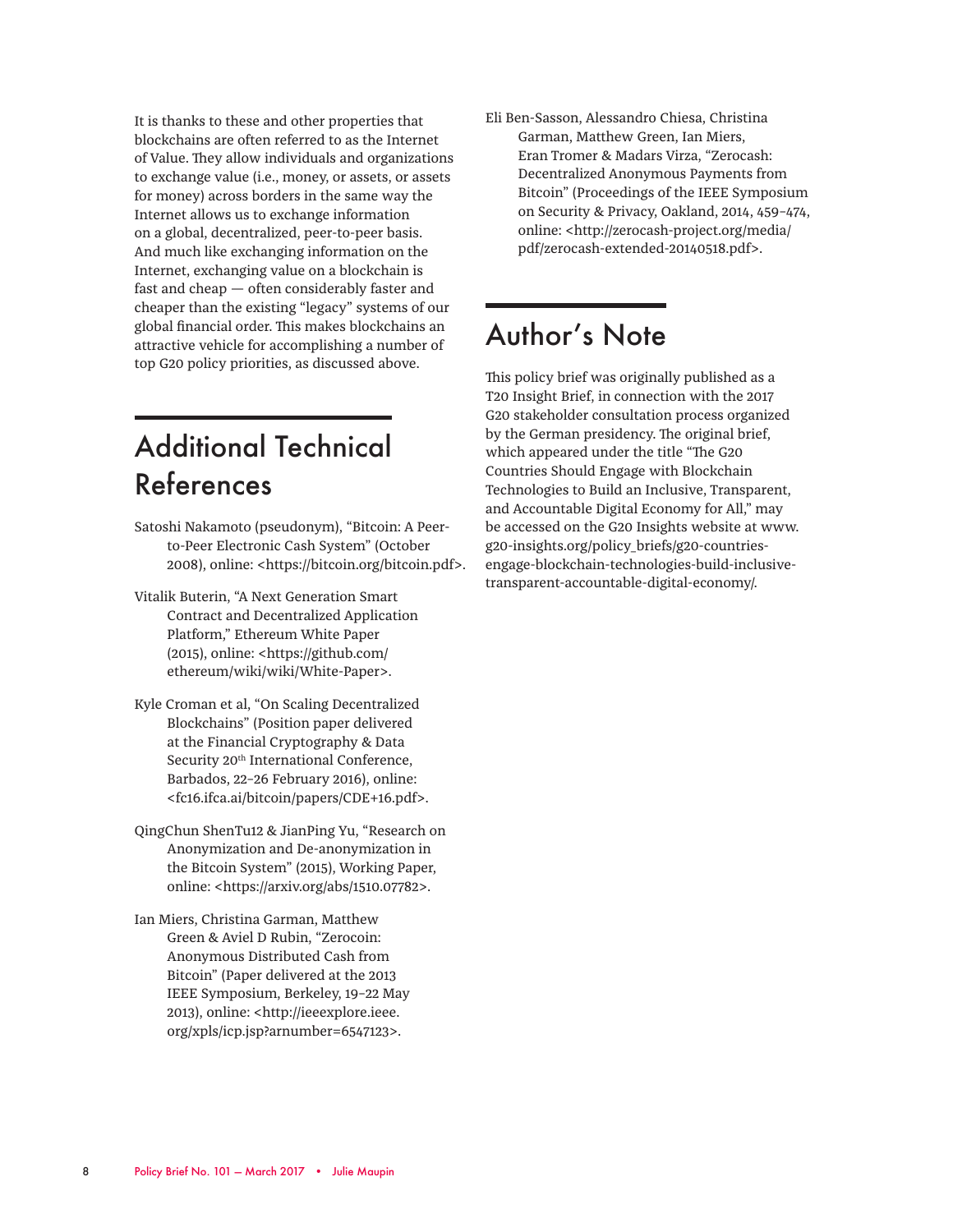### About the International Law Research Program

The International Law Research Program (ILRP) at CIGI is an integrated multidisciplinary research program that provides leading academics, government and private sector legal experts, as well as students from Canada and abroad, with the opportunity to contribute to advancements in international law.

The ILRP strives to be the world's leading international law research program, with recognized impact on how international law is brought to bear on significant global issues. The program's mission is to connect knowledge, policy and practice to build the international law framework — the globalized rule of law — to support international governance of the future. Its founding belief is that better international governance, including a strengthened international law framework, can improve the lives of people everywhere, increase prosperity, ensure global sustainability, address inequality, safeguard human rights and promote a more secure world.

The ILRP focuses on the areas of international law that are most important to global innovation, prosperity and sustainability: international economic law, international intellectual property law and international environmental law. In its research, the ILRP is attentive to the emerging interactions between international and transnational law, indigenous law and constitutional law.

## About CIGI

We are the Centre for International Governance Innovation: an independent, non-partisan think tank with an objective and uniquely global perspective. Our research, opinions and public voice make a difference in today's world by bringing clarity and innovative thinking to global policy making. By working across disciplines and in partnership with the best peers and experts, we are the benchmark for influential research and trusted analysis.

Our research programs focus on governance of the global economy, global security and politics, and international law in collaboration with a range of strategic partners and support from the Government of Canada, the Government of Ontario, as well as founder Jim Balsillie.

# À propos du CIGI

Au Centre pour l'innovation dans la gouvernance internationale (CIGI), nous formons un groupe de réflexion indépendant et non partisan qui formule des points de vue objectifs dont la portée est notamment mondiale. Nos recherches, nos avis et l'opinion publique ont des effets réels sur le monde d'aujourd'hui en apportant autant de la clarté qu'une réflexion novatrice dans l'élaboration des politiques à l'échelle internationale. En raison des travaux accomplis en collaboration et en partenariat avec des pairs et des spécialistes interdisciplinaires des plus compétents, nous sommes devenus une référence grâce à l'influence de nos recherches et à la fiabilité de nos analyses.

Nos programmes de recherche ont trait à la gouvernance dans les domaines suivants : l'économie mondiale, la sécurité et les politiques mondiales, et le droit international, et nous les exécutons avec la collaboration de nombreux partenaires stratégiques et le soutien des gouvernements du Canada et de l'Ontario ainsi que du fondateur du CIGI, Jim Balsillie.